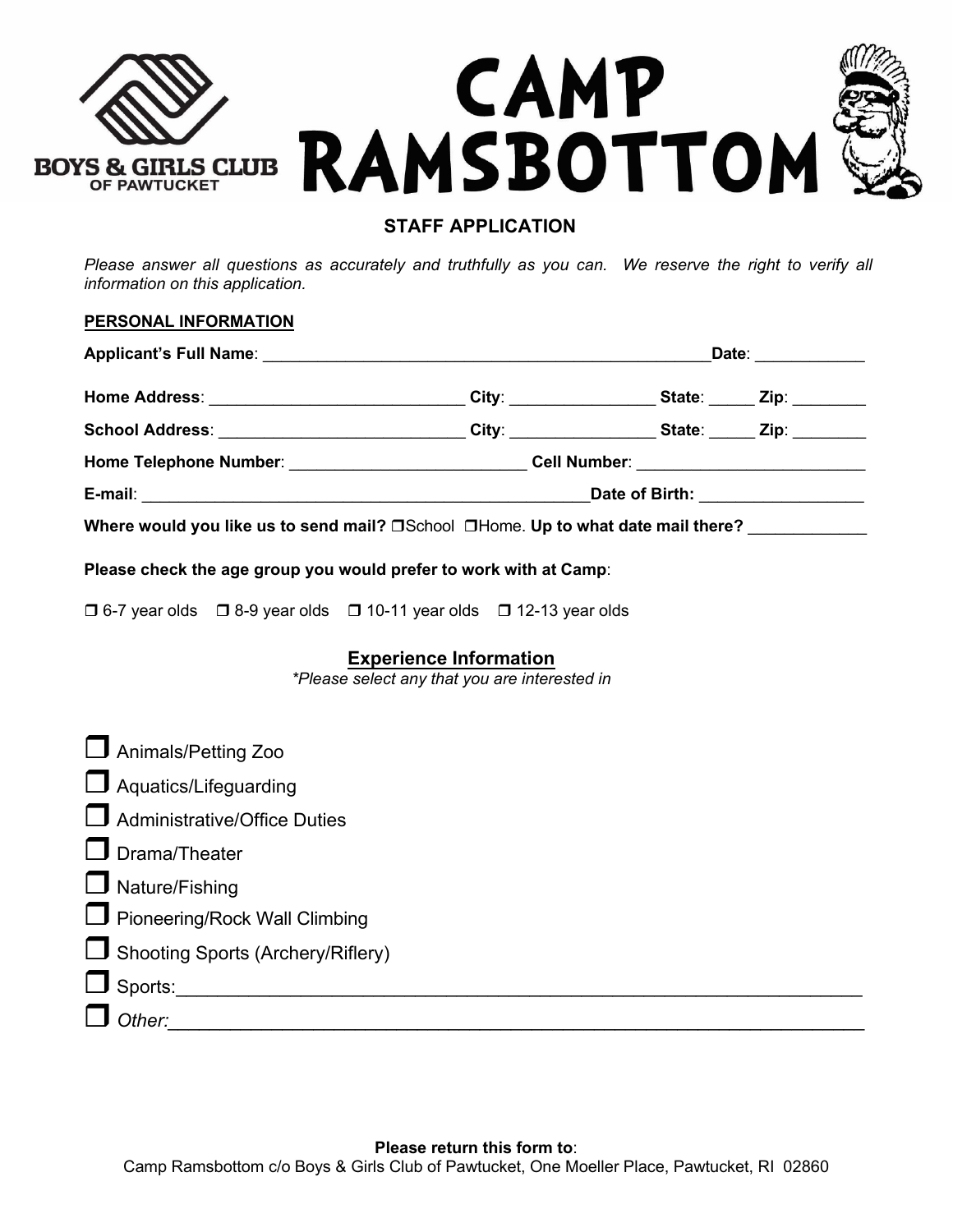#### **CERTIFICATIONS**

*Please check any of the boxes in which you hold a current certification.*

□ Red Cross First Aid  $\square$  EMT □ Paramedic RN/LPN (*circle one*) **D CPR for Professional Rescuers D CPR for Bystanders** □ CPR Instructor **D** Certified Pool Operator

*Please attach copies of all certifications.*

| <b>EDUCATION</b> |  |
|------------------|--|
|                  |  |

|                                                                                                                | <b>WORK EXPERIENCE</b> |                                                                                                                                                                                                                                     |  |  |
|----------------------------------------------------------------------------------------------------------------|------------------------|-------------------------------------------------------------------------------------------------------------------------------------------------------------------------------------------------------------------------------------|--|--|
|                                                                                                                |                        |                                                                                                                                                                                                                                     |  |  |
|                                                                                                                |                        |                                                                                                                                                                                                                                     |  |  |
|                                                                                                                |                        |                                                                                                                                                                                                                                     |  |  |
|                                                                                                                |                        |                                                                                                                                                                                                                                     |  |  |
|                                                                                                                |                        |                                                                                                                                                                                                                                     |  |  |
|                                                                                                                |                        |                                                                                                                                                                                                                                     |  |  |
|                                                                                                                |                        |                                                                                                                                                                                                                                     |  |  |
|                                                                                                                |                        |                                                                                                                                                                                                                                     |  |  |
|                                                                                                                | <b>REFERENCES</b>      |                                                                                                                                                                                                                                     |  |  |
|                                                                                                                |                        | These include former employers or teachers. Do not list friends or relatives.                                                                                                                                                       |  |  |
|                                                                                                                |                        | Telephone: ___________________________                                                                                                                                                                                              |  |  |
|                                                                                                                |                        | Relationship: Address: Address: Address: Address: Address: Address: Address: Address: Address: Address: Address: Address: Address: Address: Address: Address: Address: Address: Address: Address: Address: Address: Address: A      |  |  |
|                                                                                                                |                        |                                                                                                                                                                                                                                     |  |  |
|                                                                                                                |                        |                                                                                                                                                                                                                                     |  |  |
| Name: 2008. 2008. 2009. 2009. 2010. 2010. 2010. 2010. 2010. 2010. 2010. 2010. 2010. 2010. 2010. 2010. 2010. 20 |                        | <b>Telephone:</b> The contract of the contract of the contract of the contract of the contract of the contract of the contract of the contract of the contract of the contract of the contract of the contract of the contract of t |  |  |
| Relationship:                                                                                                  | <b>Address:</b>        |                                                                                                                                                                                                                                     |  |  |

**Please return this form to**:

Camp Ramsbottom c/o Boys & Girls Club of Pawtucket, One Moeller Place, Pawtucket, RI 02860